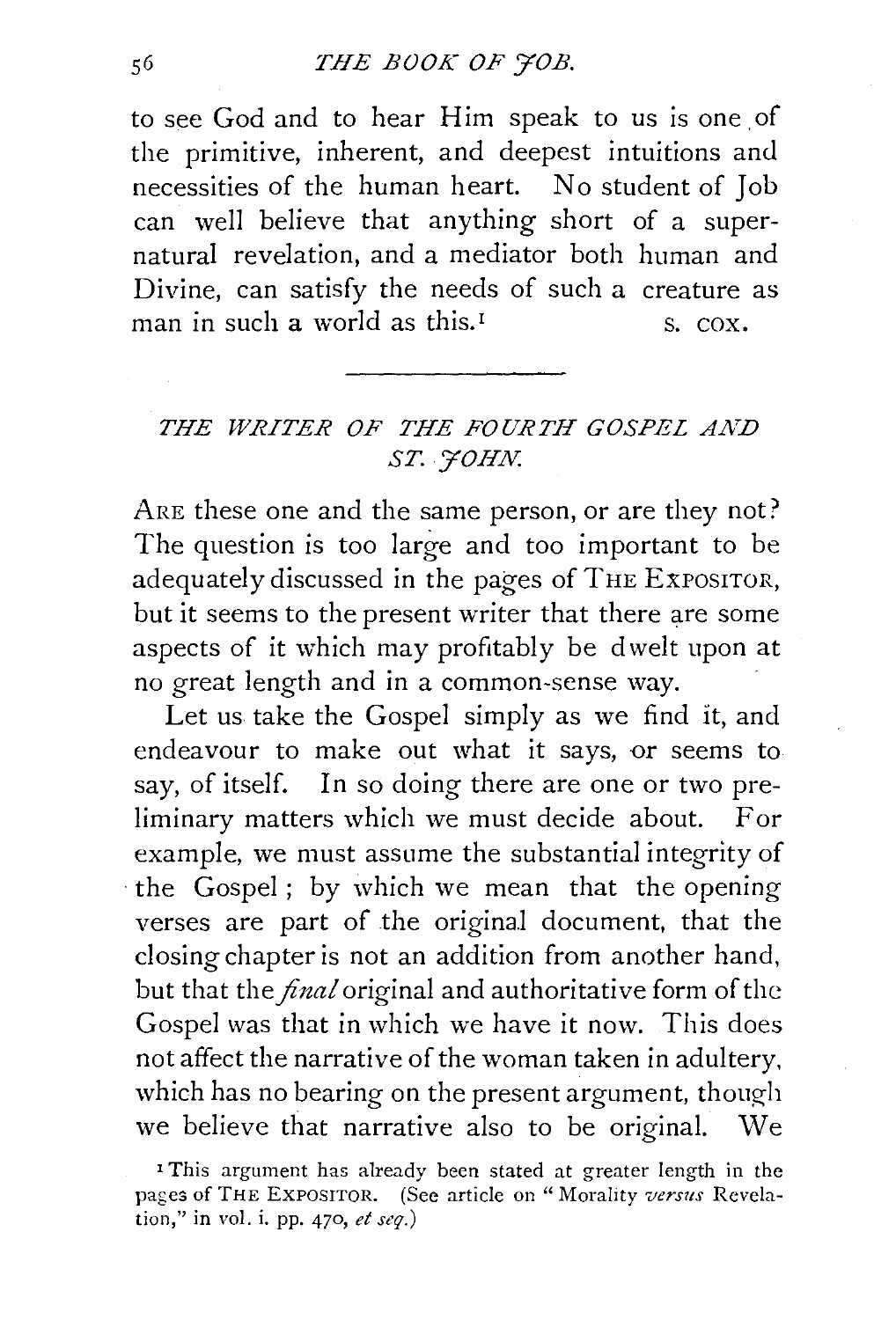must assume, moreover, that the writer, whoever he was, wished and intended to be believed. He professed to be recording what was true, andto do so in order that the truth might bring forth living fruit in those who received it. (Chap. xx. 31.) In other words, he was not indifferent as to whether or not he was believed, whether or not he was supposed to be uttering what was false or what he did not know to be true.

We may allow that this was the case even if we adopt the most extreme position and declare the Gospel to be a forgery. At least it was *awiiful*  forgery, the work of a man who desired and intended his work to pass for authentic narrative, and not be treated as a forgery. But a forgery it most undoubtedly would have been if, writing with such professed intentions, the author nevertheless stated what he did not know to be true merely for the sake <>f securing the generally beneficial results that he conceived would follow from his work. This is the sense in which we use the word "forgery :"  $a$ work is forged if it is written in the name or under the character of one who did not write it, or if, professing to be a narrative of facts, the facts it narrates are found to be fictions. In the one case a writer forges the name and style of an author, in the other he forges his own facts and incidents. We shall try to shew that if St. John's Gospel is not the work of St. John, this is in both cases what the writer has done: he has forged the style and character of St. John, and, therefore, invented his facts.

But we assume further, that, in order to secure this avowed object, the writer, whoever he was, intended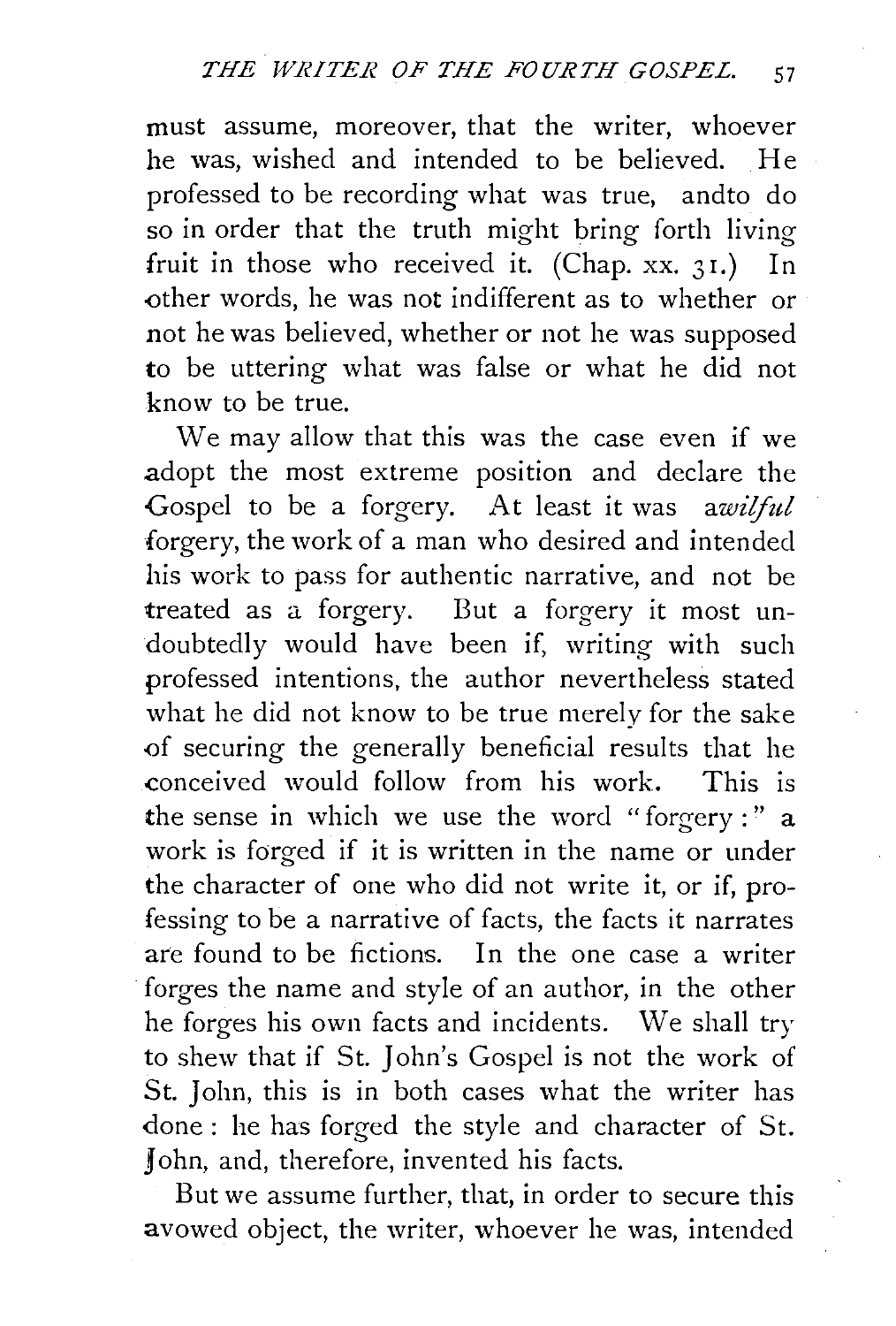his readers to understand that he had himself a part in several of the incidents he records. He seems to· imply no less in Chap. i.  $14$ , when he says that "the Word was made flesh and *we* beheld his glory."' It is, of course, possible to understand the *we* otherwise, but not so natural. Again, mention is made in Chap. xiii. of a certain disciple whom Jesus loved,. who was present at the Paschal supper, at which there was no one else but Jesus and the Twelve; and this disciple is afterwards spoken of as " that other disciple," and the like, when incidents are related in which he was concerned. The question at once arises, Who is meant by this disciple ? It is vain to· inquire from any allusion in the Synoptical Gospels. or in the Acts, or in the Epistles of the New Testament. There is nothing there to explain it. The "other disciple," therefore, must remain a hopeless. mystery, unless there is something to identify him in some way with the writer, and unless it can be discovered who the writer was. It is stated that this "other disciple " was present at the last hours of Jesus. and that his mother was consigned to his care. He was. also one of the very first to believe in the resurrection of his Master, and was present at the incidents of the twenty-first chapter, from which it would seem that he was one of the seven there specified. In verse 24 of the same chapter we are assured, however, that this same disciple was the writer of the Gospel, and unless we assume, without a shadow of reason, that chapter xxi. is by a different hand, or that the last two verses were subsequently added, and form no part of the original Gospel, we cannot set this evidence aside as a proof either that "the other disciple'' was.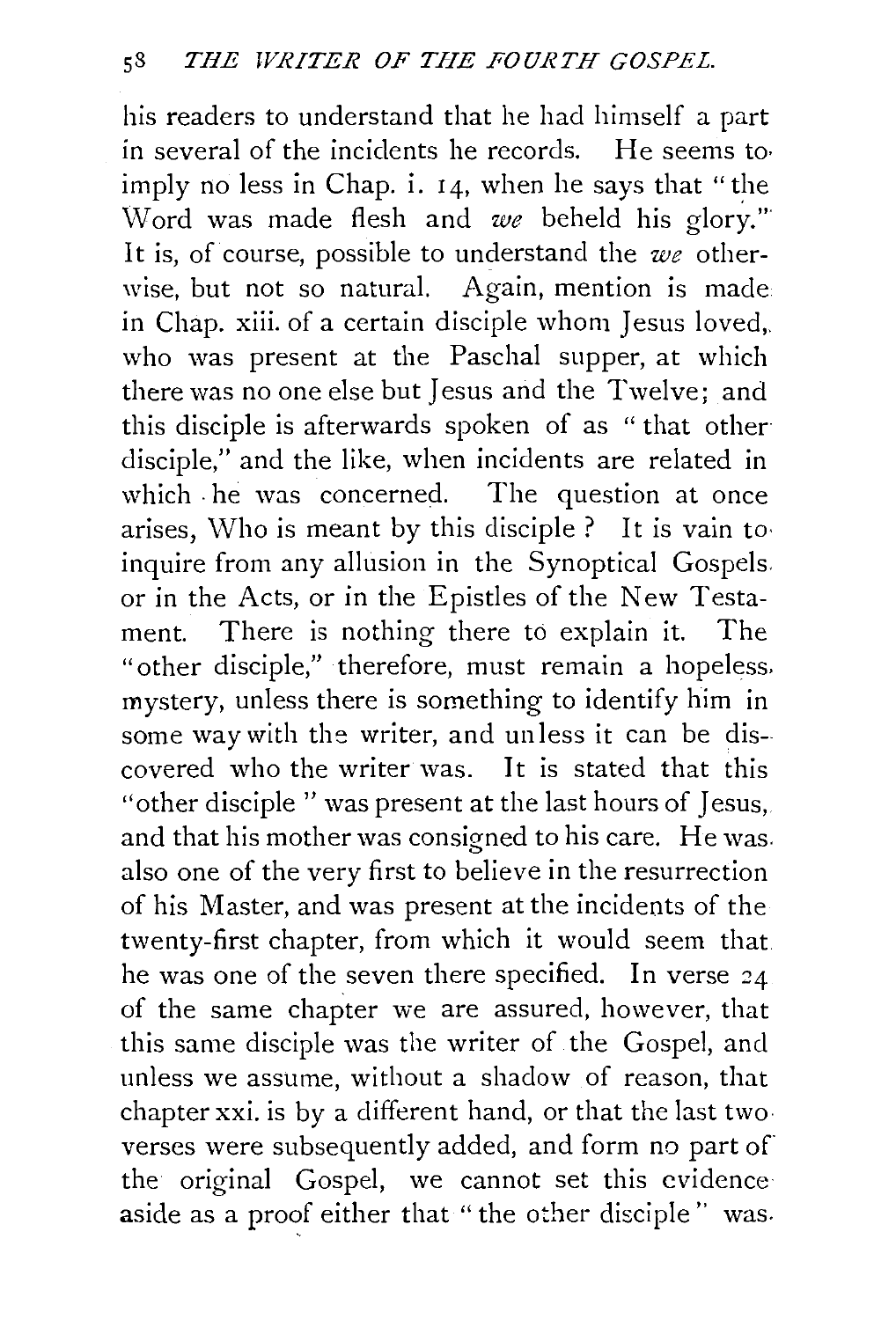the author of it, or that the writer of the Gospel intended to pass for that other disciple whom Jesus loved.

We now come to Chapter xix.  $35$ , which speaks of one who saw the piercing of our Lord's side, and identifies him with the narrator. It has been affirmed that this narration or witness-bearing does not refer to the authorship of the Gospel, but to the information of the circumstance which the author received. When we bear in mind, however, the use of the perfect, *hath borne witness*, and read this passage with an unbiassed mind, there can scarcely be any doubt that it is strictly after the manner of our writer, and that in it he does claim to have witnessed what he records, and therefore to identify himself with that other disciple to whom he has so frequently and so obscurely referred. Our assumptions, therefore, which do not seem to be very unwarrantable, have carried us thus far: we have in the Fourth Gospel a work of whose integrity there is no reasonable doubt; the writer had every wish and intention to be believed ; he declared himself to have been one of the Twelve, the particular disciple whom Jesus loved, and the very one who had been present at and had witnessed the piercing of the side ; and he mentioned these facts because they gave additional force and weight to the credibility of his statements. One does not see why these various circumstances should have been specified of "the other disciple" if the reader was not intended to understand that the writer's connection with him was very intimate, that, in fact, the two were identical. And this would equally be the case whether the Gospel were the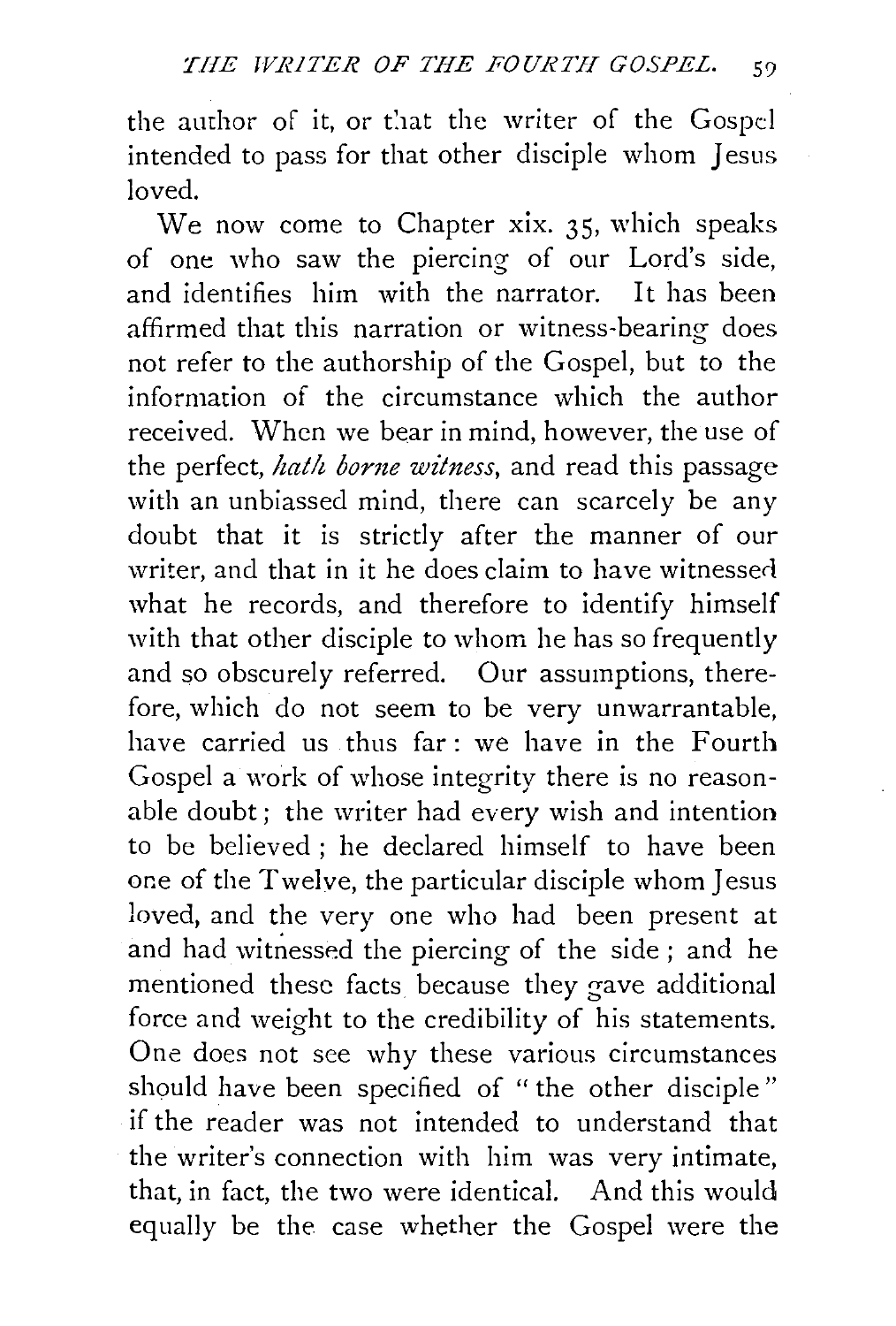work of the first century, or had not been written till late in the second. Indeed. on the latter supposition, we can only account for the apparent confusion between the writer and the disciple whom he specifies but does not name, or the evident *trap* thus laid for the reader. on the supposition that it was designedly laid, and that he was intended to fall into it, and conclude that they were identical ; and in all considerations of this kind it is requisite to bear in mind that there are two positions, and two positions only, that are tenable : The Gospel must be the work of the first century, or it was not written till late in the second, and we must be careful not to mix up the conditions of the two hypotheses. If it was written in the first century, there can be little room for doubt that the writer intended to represent himself as an eye-witness, and, therefore, there is even less possibility that he was not what he pretended to be. The earlier we place the Gospel the more likely it is to have been the genuine and authentic document of an original disciple, and probably of St. John. If, on the other hand, we relegate it to the latter half of the second century, while the difficulty as to authorship is indefinitely increased, it remains equally manifest that the writer did resort to certain indications which were intended to mislead the reader, if they were not genuine tokens of his identity. He plainly threw over his work an air of verisimilitude, of simplicity and truth, which may shew, indeed, that he was the more conscious of a deep falsehood; but if so, there can only have been one object with which this was done, namely, *to* impose upon the reader, which means in this case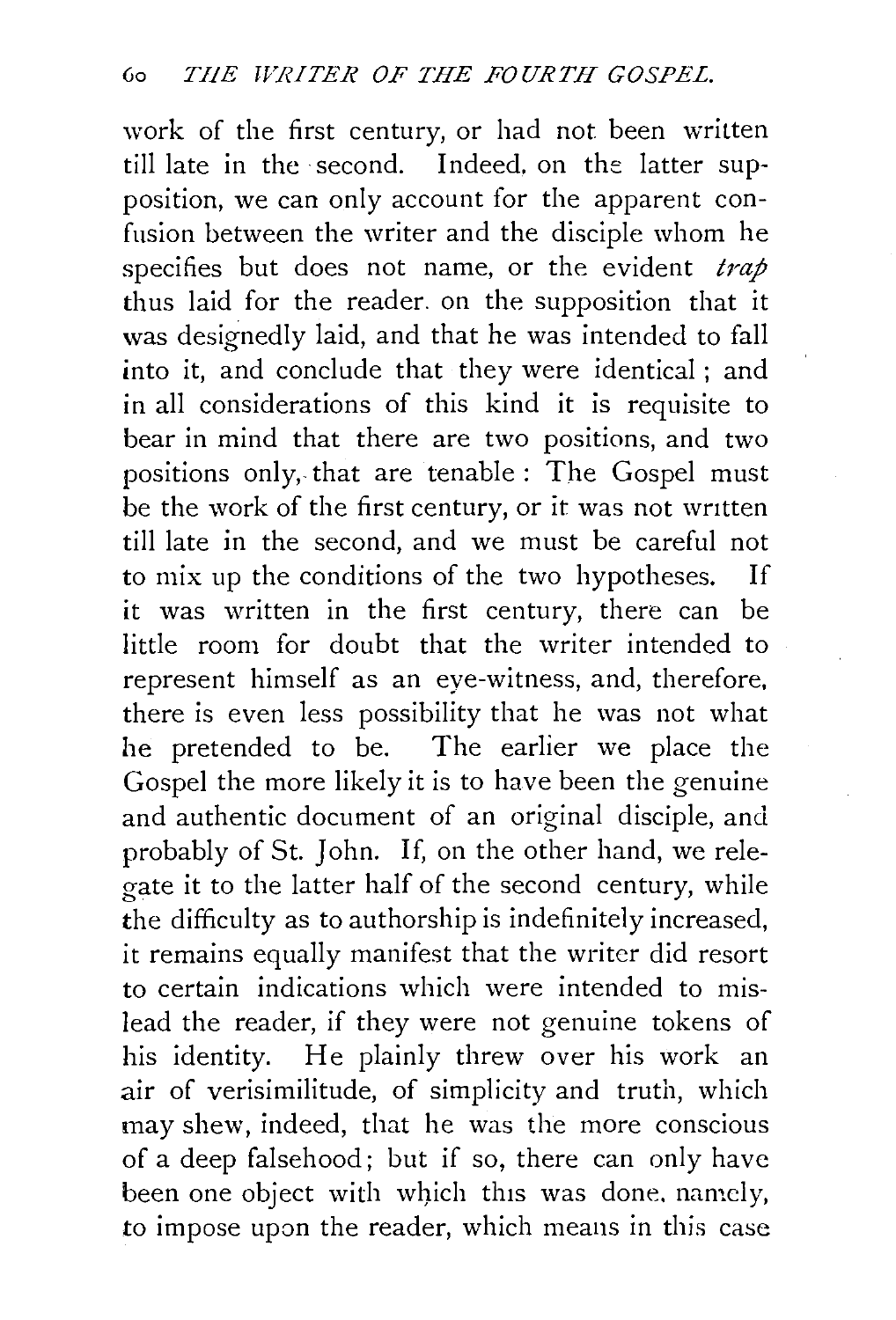that he was intended to believe the writer had lived a hundred years before, that he was the chosen companion of the Lord, and an original witness of his death and resurrection. But, then, we are confronted with this difficulty : Let us suppose that a person entirely unknown, and desiring in his own person to remain unknown, sat down to write this Gospel about A.D. 170, and in doing so resorted to these means of disguising his identity and seeking to give his work the appearance of an ancient and original document by one of the first disciples. He represents himself as the beloved disciple of our Lord, and as one who lay on his breast at supper. How, then, wouid it appear who this disciple was, or that it was St. John? Because prior to the supposed date of this Gospel there is no vestige of any tradition on these points. Apart from this. Gospel we do not know that there was any beloved disciple, we do not know that John was he who lay in his Master's bosom. Every allusion to these  $circumstances$  is known to be also an allusion to this Gospel, and is recognized as a token of its. existence at that time. But we find none of an earlier date, while it is obvious that a comparison of the other Gospels, or, indeed, the other writings of the New Testament, gives us no clue whatever. Now we may say that it is, in the nature of things, impossible that any one writing fictitiously in the person of another should assume such characteristics as would be incapable of recognition. Because it was not enough for this writer to be taken for some one prominent disciple, he was clearly desirous of being taken for one of the Twelve ; he was clearly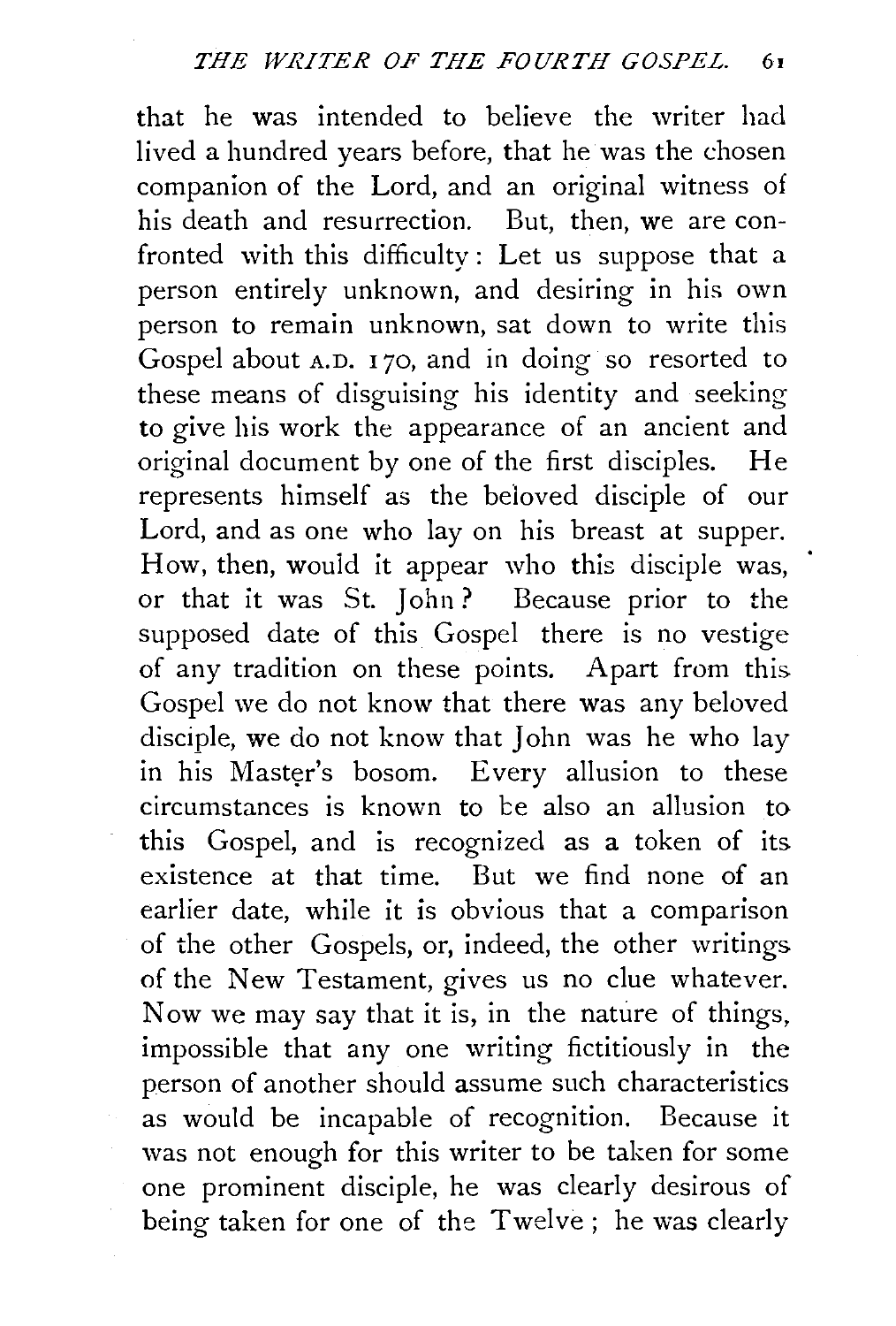desirous of being taken for the most favoured and beloved of the Twelve ; he was even desirous, as we shall presently see, of being taken for one of the seven referred to in Chapter xxi. 2.

And let this be clearly understood: the position is entirely untenable which supposes the writer ot the Fourth Gospel to have wished to pass for some one disciple while he did not care which. He would not in that case have represented himself as the beloved disciple. He did not mean his readers to understand that our Lord regarded one of his disciples with feelings of exceptional love while he left them at a loss to know who it was. He did not wish them to believe that one of the Twelve lay on his bosom and to be uncertain which. For he certainly wished to be identified with this particular disciple whom he so described, and the value of his testimony depended upon it, inasmuch as uncertainty upon this point would leave his own personality obscure, and therefore his own authority uncertain. He would have defeated the object he confessed to have at heart. (Chap. xx. 31.) He virtually declares that his testimony is valuable because he is one of the Twelve, that it is the more valuable because he was the beloved one of the Twelve; but if it was not known who this beloved one was, the special value of his testimony is thereby destroyed-nay, the value of it altogether is destroyed, because there is no evidence but his to shew that there was any such person as the beloved disciple, or that any disciple lay on the bosom of his Master. This writer wishes to be believed, he advances peculiar personal claims to such belief, and yet the claims he advances are unsubstan-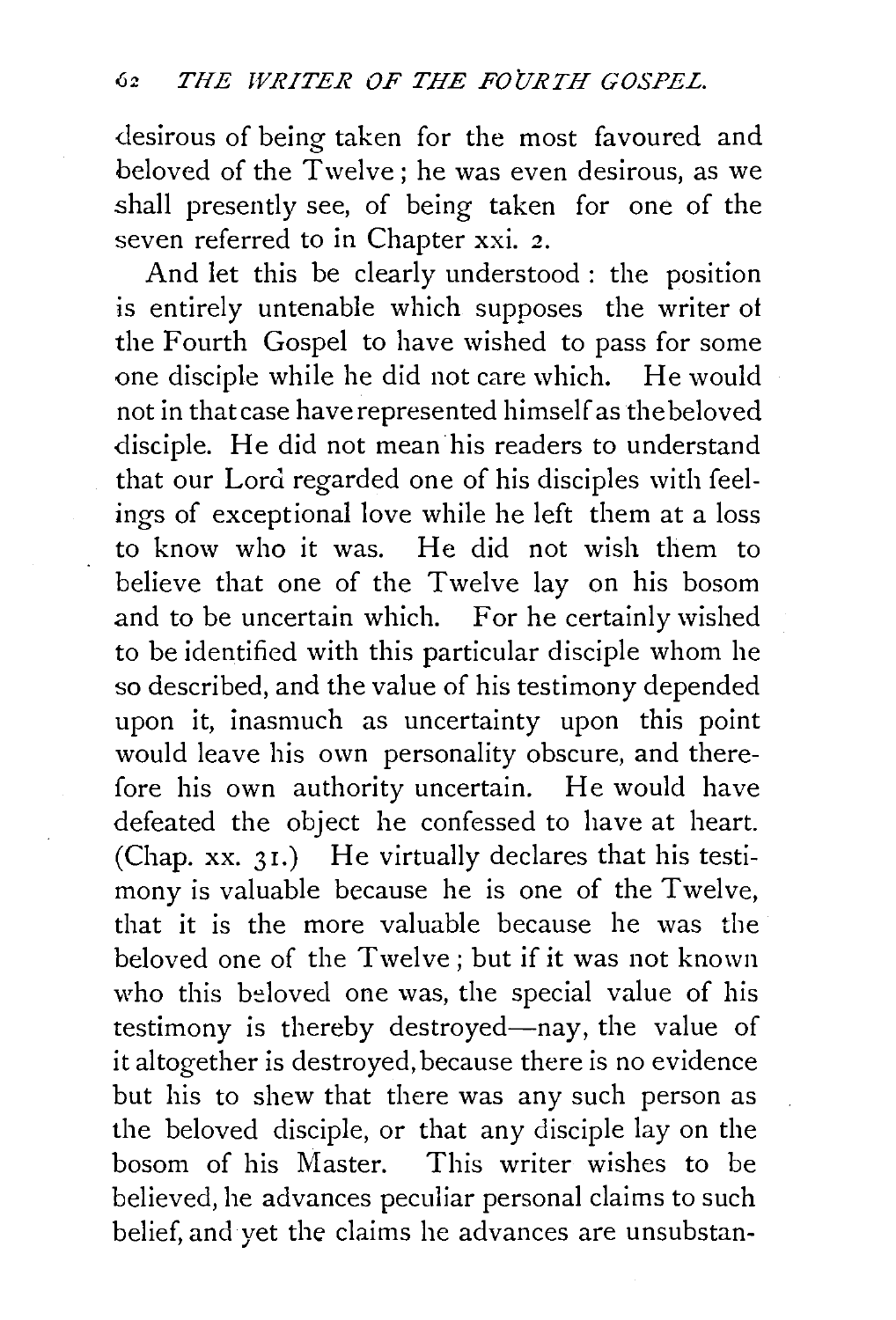tial and imaginary, as they turn out to be nothing but his own invention. He comes before the world as a writer of special credibility upon certain grounds, but these grounds are discovered upon investigation to be altogether illusory, and to exist only upon the supposition of previous knowledge in the reader's mind, which we are able to shew to demonstration could not have been there. That is to say, no reader of the Fourth<sup>C</sup>ospel in A.D. 170 could have known or understood from that Gospel alone who was meant by the beloved disciple, or who had lain on Jesus' breast, because no tradition to that effect was anywhere to be found, and the Gospel itself could not have created it, for from the Gospel itself it was anything but -clear. The Gospel did indeed leave its readers with the information that the beloved disciple was its writer, and on that account was entitled to their acceptance ; but for the solution of the previous and inevitable question, who that disciple was, it gave no information, and in the minds of its readers there was none whatever to solve it.

And yet the universal and unfaltering tradition of the Church since the last quarter of the second century has been that the beloved disciple was St. John, and even Mr. Tayler allows ("Fourth Gospel," p.  $163$ ) that there can be no doubt that St. John was meant to be understood by the disciple who lay on Jesus' breast. (Chap. xiii. 23.) We ask, then, How under- 'stood.? How was it possible to be understood? On the hypothesis, up to A.D. 170 the Church had no knowledge whatever of any such person as the beloved disciple-had no knowledge or recollection of any one disciple having lain on his Master's bosom. About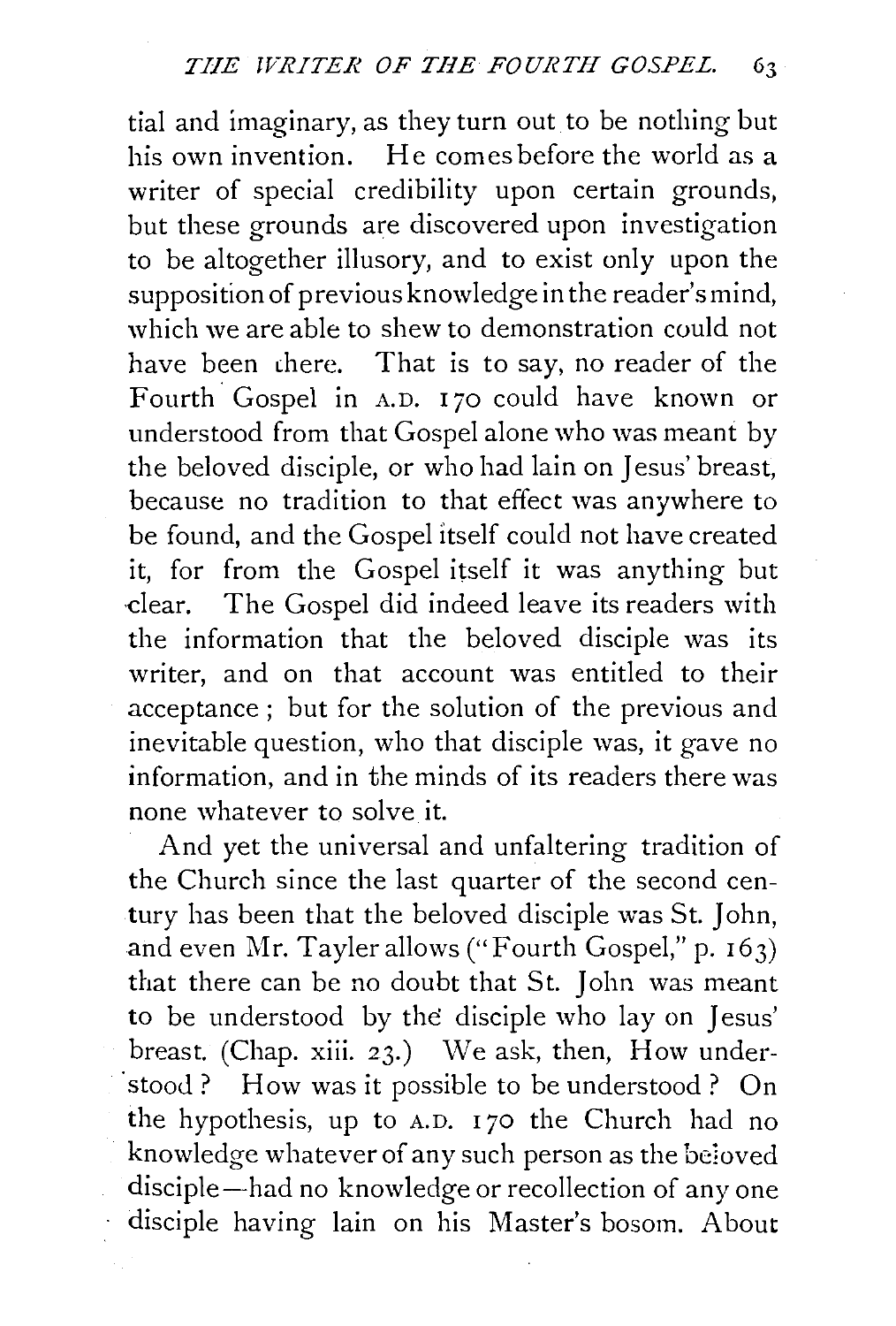that period a work appears, professing to be written by this very disciple, and constructed on the assumption that some one disciple was especially beloved and did lie on his bosom. And even after the appearance of that work, for a period of some sixteen hundred years there never was so much as a doubt breathed that this particular disciple was St. John. How was it possible that such a belief could arise ? how was it possible there should be no variation in the belief?

Impugners of the genuineness of the Fourth Gospel, then, who take this ground, namely, that the writer intended it to be understood that St. John was the disciple in Chapter xiii. who lay in Jesus' bosom, but that his Gospel was nevertheless a forgery, seem altogether to have overlooked some of the necessities of their position, which virtually render it untenable. If, from other sources, there was any reason to believe that a knowledge had obtained in the Church prior to A.D. 170 that John had been a favoured disciple, and had lain on his Master's bosom, then we can conceivably suppose that a work appearing at that date, and purporting to be written by that disciple, might have been able to maintain its ground as his, and for the simple reason that it claimed to be his. But if there is no trace of any such knowledge or belief prior to the assumed date of the Gospel, how could this be ? The Gospel could not create the. basis upon which itself existed. Had the basis been there, it might have been reared upon it; but not being there, what was there for the assumption of the Gospel to appeal to, or how was it to explain itself? Unless the existence of adequate tradi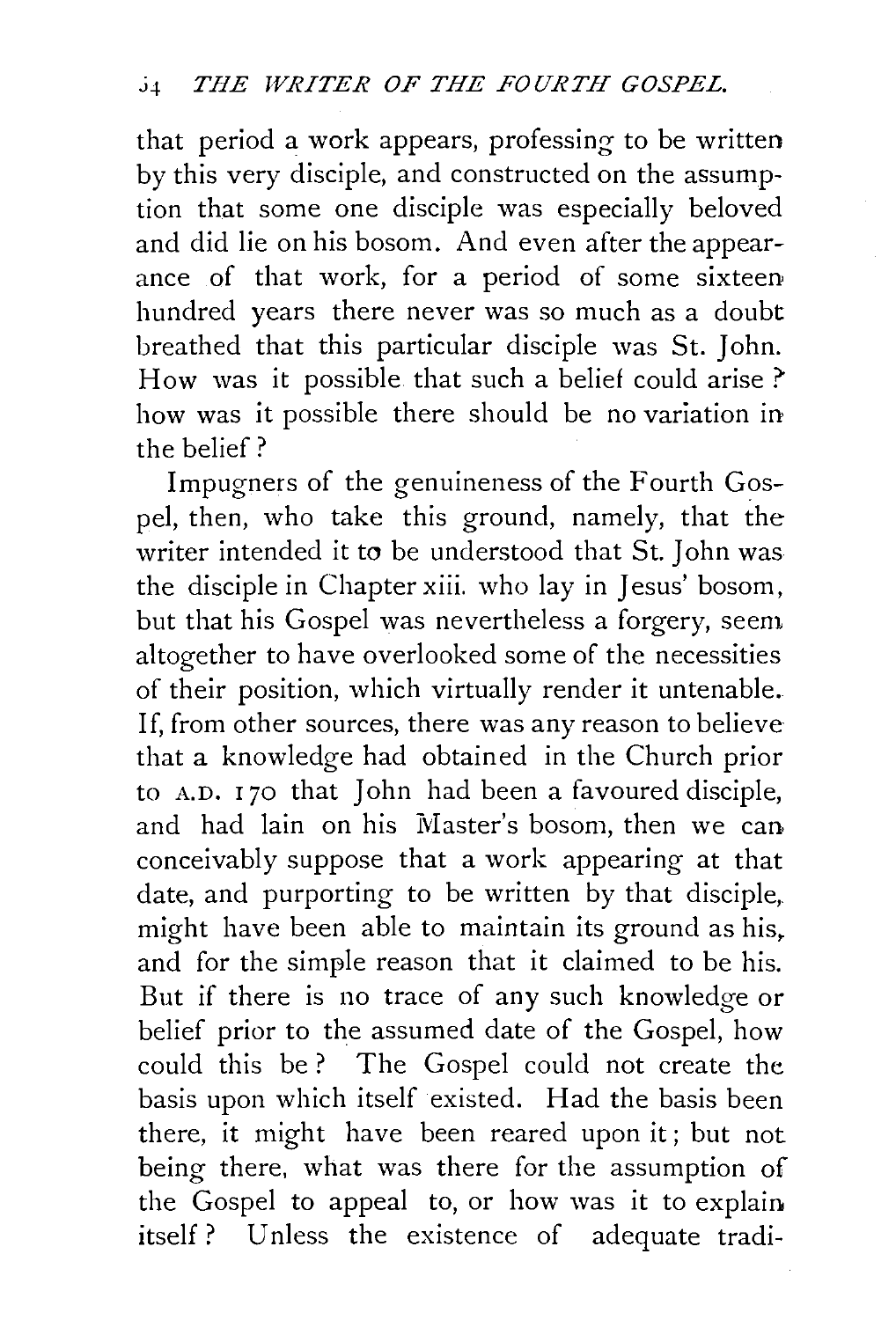tion to that effect can be shewn, it is suicidal to maintain that by the beloved disciple St. John was meant, and that the first work which so designated him, and appeared about A.D. 170, was a forgery.

More difficult to deal with is the position taken by many that the writer of the Gospel intended to represent· himself as the beloved disciple who lay on Jesus' bosom, and as the witness and recorder of the piercing of the side, but that there is not sufficient evidence to shew that he .was intended to be taken for John the son of Zebedee. \Ve ask, then, for whom did he intend to be taken ? If it was not generally known in A. D. 1 70 who the beloved disciple was, it is certain that he could not have intended to be taken for John the son of Zebedee on the ground of that designation, because the same reasons are of force which had weight in the previous case. But upon closer investigation it will appear that the writer in all probability knew what he meant, and intended others to know what he meant, by the beloved disciple. For there are two points in this matter which appear to be tolerably clear-one that the writer did intend darkly to indicate himself, and the other that he did not intend wholly to disclose his identity. On the latter there can be scarcely any room for doubt, as even if he intended to pass for St. John, he nowhere so much as mentions his name, any more than he mentions the name of James or of Mary the mother of our Lord; while on the for mer it is inconceivable that any one speaking as this writer did should have said what he said for any other purpose than to give the colour of that identity which, on the supposition of forgery, he did not care VOL.  $V.$  6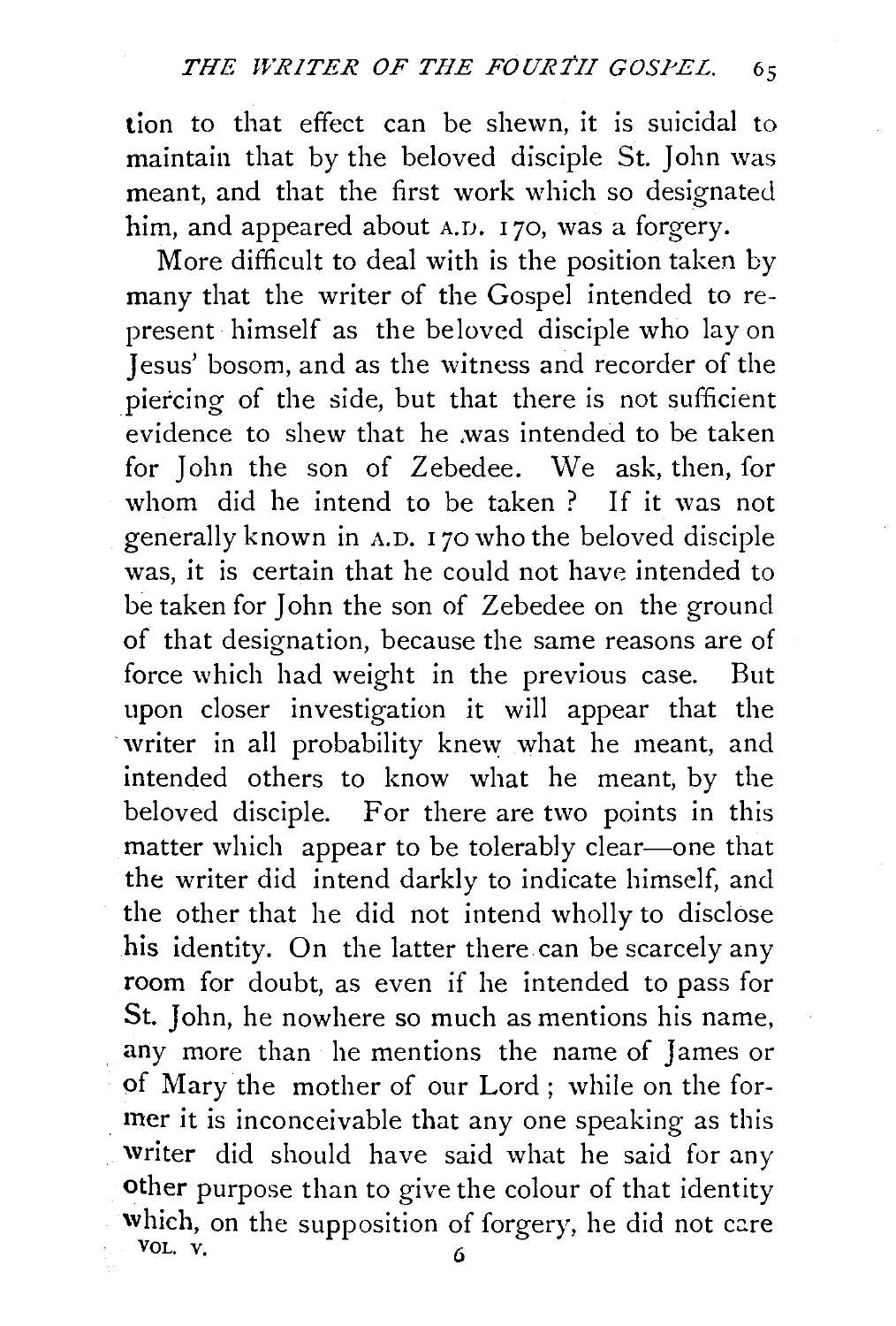to assume more openly, though he was quite in earnest in going so far as he actually went.

We proceed to shew, then, that this writer has actually left but little doubt, and therefore we suppose designedly left but little doubt, whom he meant to personate by professing to be, as he clearly did, the beloved disciple. In Chapter xiii. the beloved disciple is certainly one of the Twelve (Chap. vi. 70), but in Chapter xxi. it is almost absolutely certain that he is one of the seven mentioned in verse 2. Unless this is the case we must arbitrarily and unnaturally assume that he suddenly appeared upon the scene at verse 20. It is just possible that this may be so, but it is, we may safely say, in the highest degree improbable that it should. It is almost certain that no other persons were included in the action of Chapter xxi. than those enumerated in verse 2 ; and thus it is no less certain that the beloved disciple of verse 20 and the writer of verse 24 was one of the seven there named.

But which of these seven ? Again, we observe in passing that, if it is clear from the narrative itself who he was or was not, that degree of clearness must be ascribed to the deliberate intention of the writer and to nothing' else. Now, it is certain he was not Peter, because Peter is named in verse 20 *with* the beloved disciple. It is certain also that he could not have been Thomas, because the beloved disciple was the first to believe in the Lord's resurrection (Chap. xx. 8), and Thomas would not believe on the testimony of him and the rest (verse 25). As Nathanael of Cana in Galilee is nowhere else mentioned but at the end of Chapter i., it is in the highest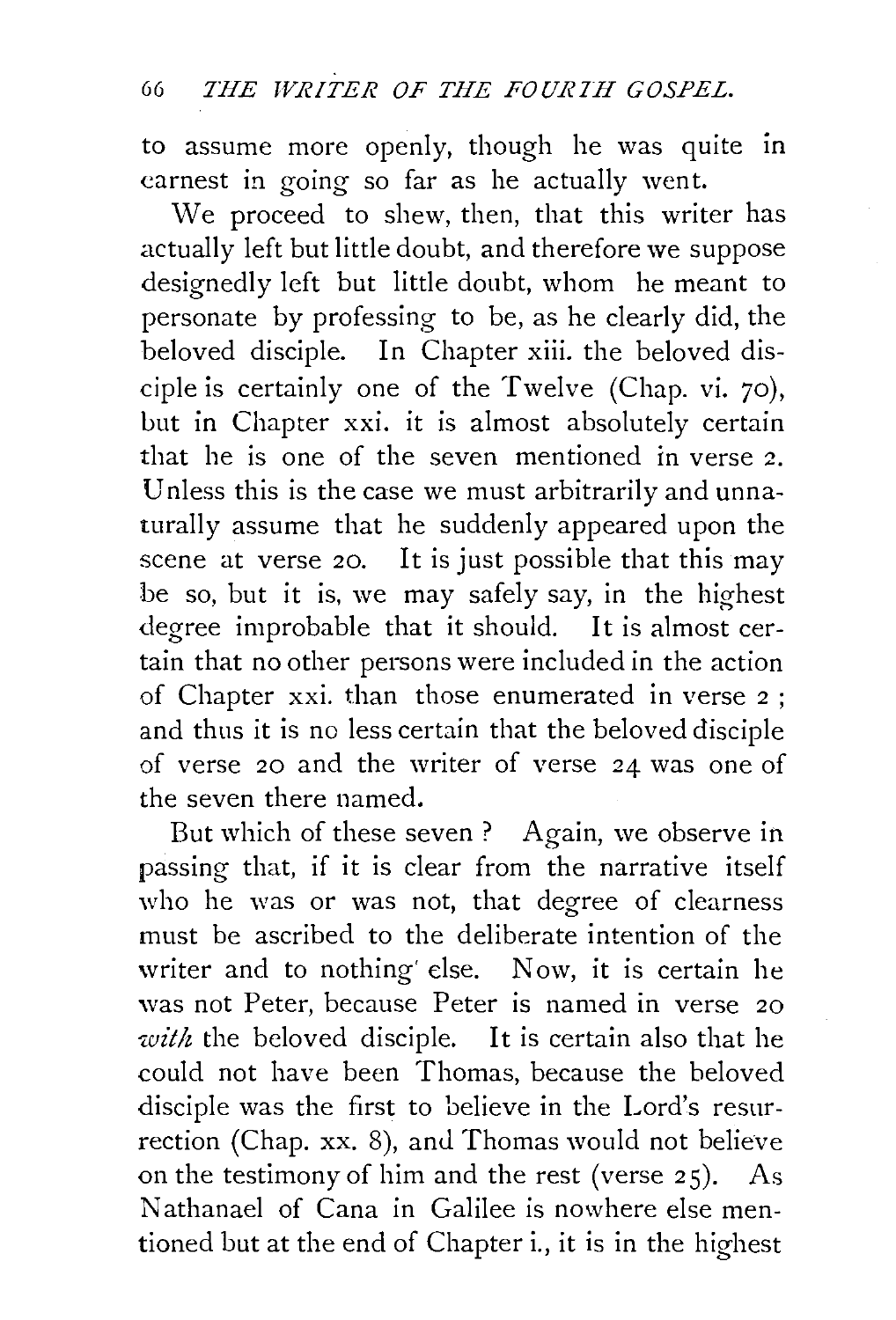degree improbable, if not absolutely certain, that he could not have been Nathanael, as, indeed, on other  $\sigma$ rounds he could not, unless Nathanael was identical with Bartholomew : for the beloved disciple was certainly one of the Twelve. We are reduced, then, to the two sons of Zebedee and the two other of his disciples who are not named. The fact that the phrase, "the other disciple," in which the writer, we assume, speaks of himself, is common to these two, might lead to the inference that the writer intended us to identify him with one of them, but studiously declined to reye? his identity any further. As, however, this Chapter seems to aim at disclosing this identity and not leaving the reader in darkness, it is plain that if the writer wished us to adopt this conclusion he would defeat his own object. We conclude, therefore, that the writer was certainly not one of the "two other of his disciples." There remain, therefore, only the two sons of Zebedee. Now, it is quite certain that any one writing in A.D. 170 could not have intended to represent himself as the Apostle James, or to suggest the inference that *he* was the author of this Gospel. It is all but absolutely certain, then, that the writer intended us to arrive, by this exhaustive process, at the conclusion that he was the other son of Zebedee, the Apostle John himself. At all events, we may say that a fictitious writer of  $A.D. I 70$ , who left it capable of being thus demonstrably shewn that he might be reasonably accused of a design of passing himself off as the Apostle John, is justly and truly responsible for such a conclusion being drawn. And we may estimate, if we care to do so, the possibility there is of affirming that the writer of this Gospel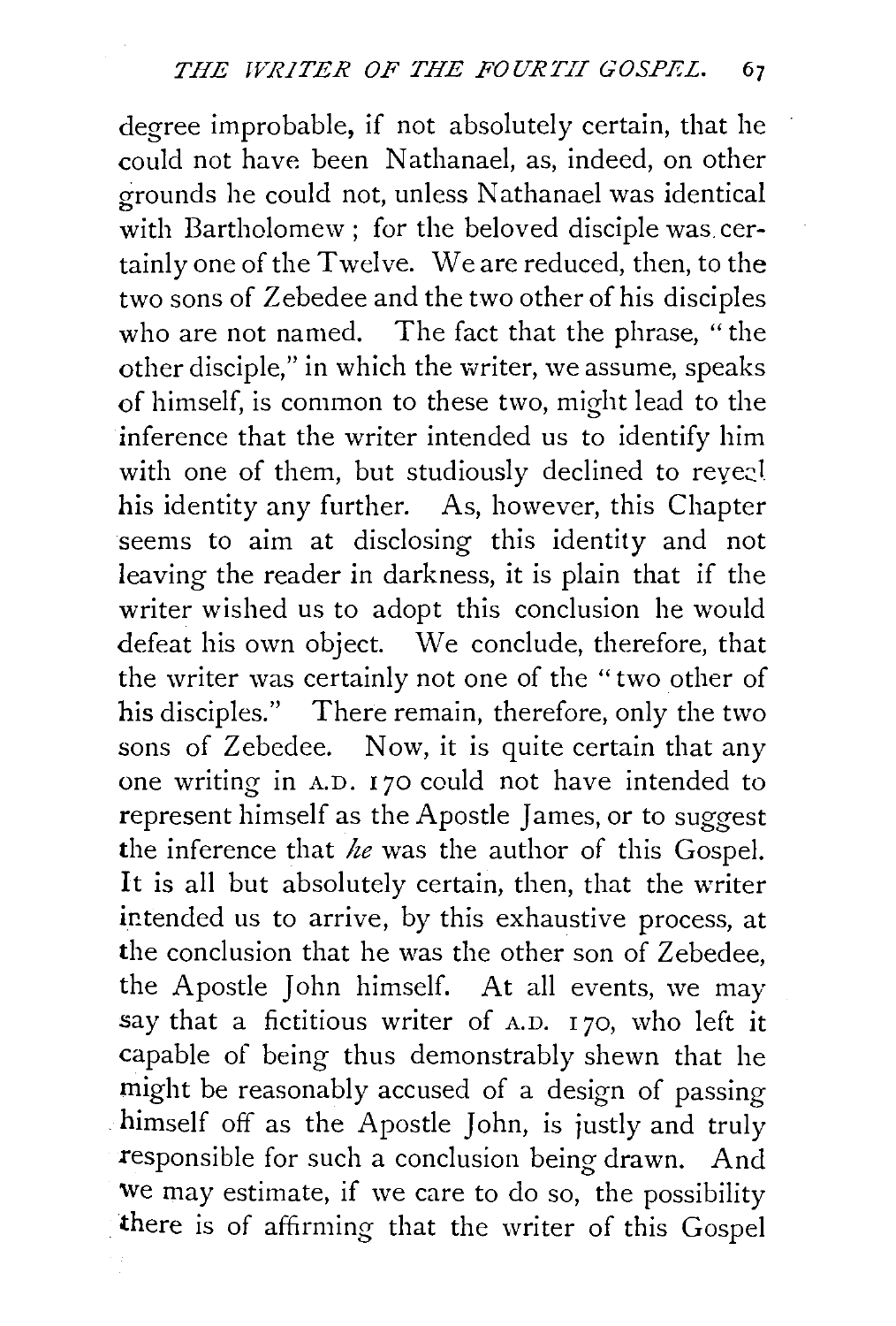did certainly represent himself as the beloved disciple, and at the same time declaring that he did not intend to pass himself off or be taken for the Apostle John, the son of Zebedee. In fact, we cannot halt between the two conclusions. It is as certain as anything that can be proved by internal evidence that the writer of the Fourth Gospel professed to be one of the Twelve, that he professed to be that disciple whom Jesus loved, that he professed to have witnessed the piercing of the side, to have been one of the first at the sepulchre, and to have been one of the seven at the Sea of Tiberias after the resurrection, with no one of whom he can possibly have been identified with half the degree of probability there is that he was St. John himself. The position, therefore, that we are brought to is this : If the Gospel is a forgery, it is a forgery in everything but the actual name of the Apostle John. The writer was so ambitious, that, not content with passing for one of the Twelve, he must actually pass for one of the favoured three who, we know from the other records, were often admitted to closer nearness to their Master, and, indeed, for the only one of the three with whom he can be confounded. We may safely affirm, therefore, that the internal evidence of the Fourth Gospel, so far as its. testimony to its own authorship goes, is distinctly and demonstrably in favour of its Johannine authorship. If it is a fictitious composition, there is and can be no mistake as to the nature of the fiction. If it is a forgery, it is a forgery of the deepest dye. It is a work which leaves it to be almost certainly concluded that it was the production of that St. John who was the beloved disciple of Jesus, and lay on his.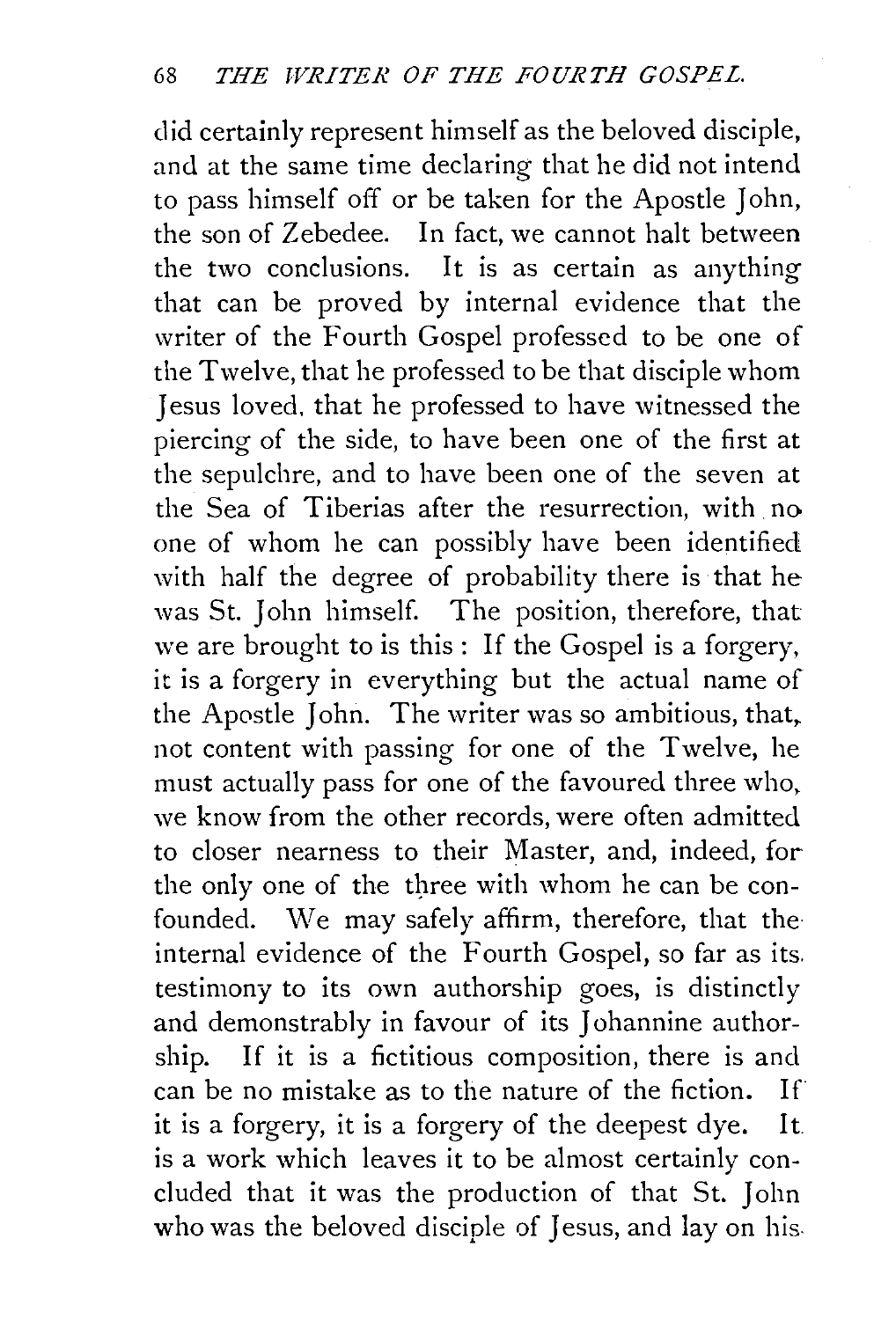breast at supper; and it has thrown upon the Church and the world the onus and the responsibility of disproving its claims. And it has concealed its design so artfully and worn its disguise so skilfully that for sixteen hundred years no doubting or ambiguous voice was ever heard. And yet, let us not suppose that even then the difficulty of our position is at an end. All we have said so far only tends to shew that, if the Gospel is not genuine, it is the greater and more deliberate forgery. But we must not yet abandon the assumption that it was written about  $A.D. I 70. We have still, on that supposition, to$ account for the universal belief of the Church that the beloved disciple was St. John. And this, as before, has to be accounted for in the absence of all tradition to that effect earlier than the supposed date of the Gospel, so that the previous dilemma still recurs. As far as the present writer is aware, this method of arriving at the testimony of the Gospel to its own authorship has not been adopted by any one else. But we must suppose that all those who first became acquainted with the Gospel in the last quarter of the second century arrived at a knowledge of its author, and at the discovery of the problem who the beloved disciple was, in this and in no other way. Certainly what has been done once may have been done before, and may be done again ; but it is not too much to say that any such method would seem to have been altogether alien from the modes of thought prevalent in the Church of the second century. Indeed, we may question whether, had there been no earlier tradition to solve the mystery, the tradition itself would ever have arisen. Supposing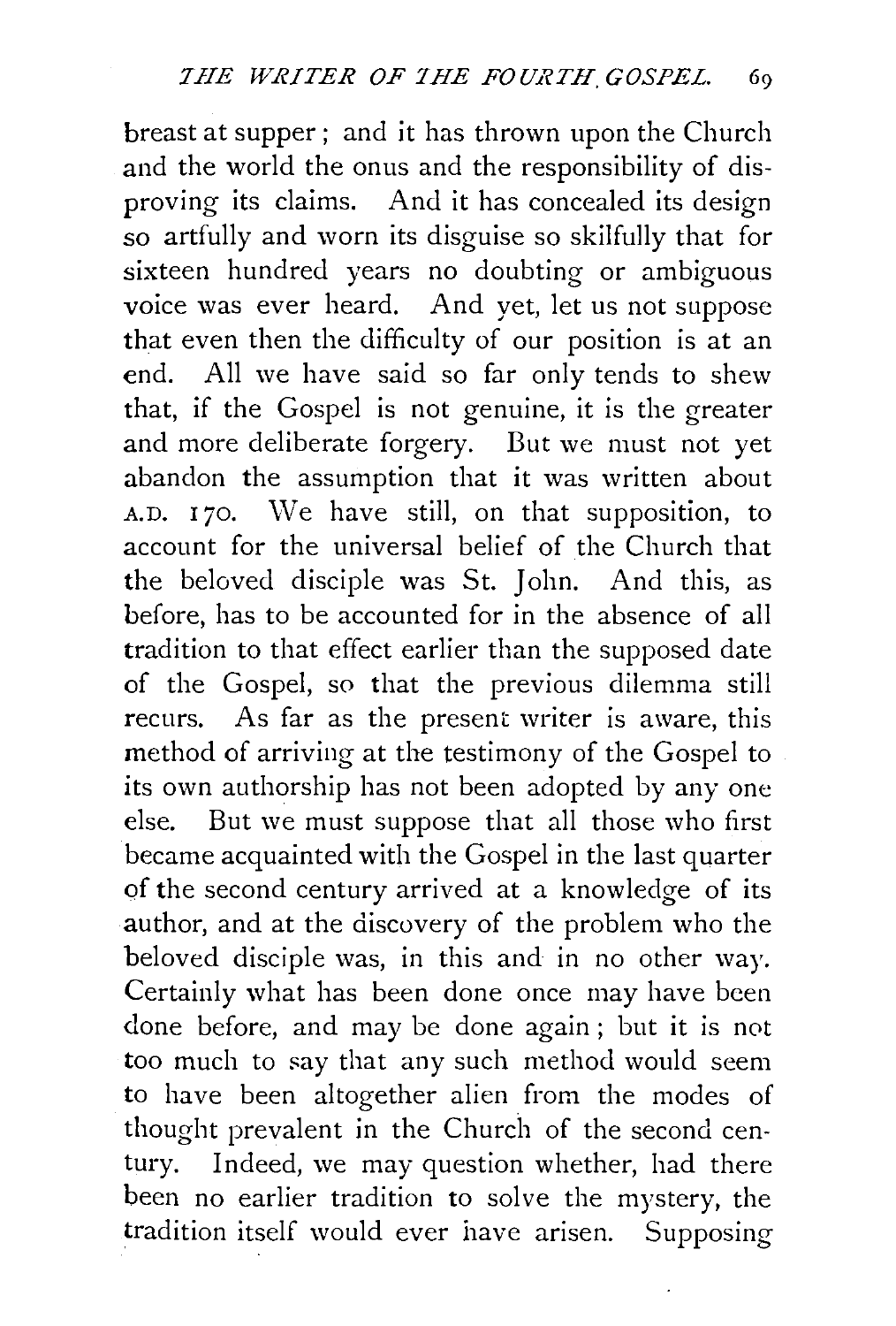the Gospel to have been written about  $A.D. I 70$ , we do not say that no one could have found out from the Gospel itself who the beloved disciple was, but that it is in the highest degree improbable that this was the way in which the tradition of John having been the beloved disciple, and having lain upon his Master's breast at supper, was first presented to the belief and knowledge of the Church; and that, on its being so presented, the Church at once and unanimously and continuously accepted the invention as a fact, and ever afterwards identified the author of the Gospel with him concerning whom he had himself originated the tradition.

And yet this is the position, and the only position, to which we are reduced if we accept the more modern theory as to the authorship of the Fourth Gospel. The matter, therefore, resolves itself into a choice of greater or less improbabilities. Is it more improbable that John the son of Zebedee, being really the beloved and favoured disciple of our Lord, and being known from the first to be so, but being naturally backward in claiming the high distinction and the great honour so conferred upon him, and being naturally desirous of obtruding it to his own glory as little as possible, should in advanced life have felt it incumbent upon him to record his own personal and cherished recollections of his Master and his Master's teaching and his Master's love, and that in such a way as to give the work all the higher authority it would derive from connection with himself, and in so doing should have sought in every conceivable way to withdraw himself, as far as possible, from the reader's notice,-as far as possible,